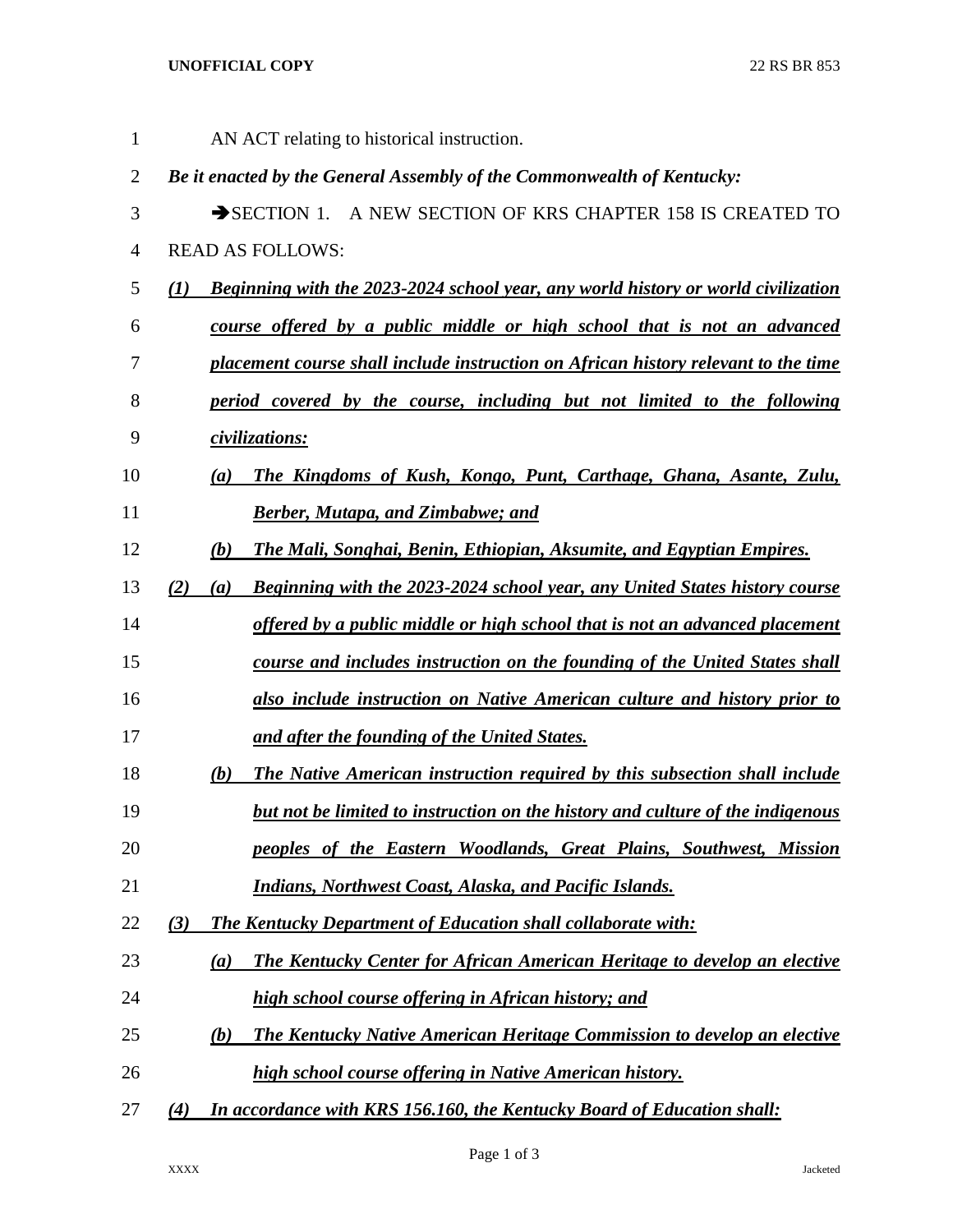## **UNOFFICIAL COPY** 22 RS BR 853

| 1  |     | Promulgate administrative regulations establishing academic standards for<br>(a)                 |
|----|-----|--------------------------------------------------------------------------------------------------|
| 2  |     | African history instruction required by subsection (1) of this section                           |
| 3  |     | developed in collaboration with the Kentucky Center for African American                         |
| 4  |     | Heritage; and                                                                                    |
| 5  |     | (b)<br><b>Promulgate administrative regulations establishing academic standards for</b>          |
| 6  |     | <u>Native American history instruction required by subsection (2) of this</u>                    |
| 7  |     | section developed in collaboration with the Kentucky Native American                             |
| 8  |     | <b>Heritage Commission.</b>                                                                      |
| 9  | (5) | The local school-based decision making council, or principal if no council exists,               |
| 10 |     | of each high school shall determine curricula for course offerings that include                  |
| 11 |     | <u>the instruction required by subsections (1) and (2) of this section and are aligned</u>       |
| 12 |     | with the academic standards required by subsection (4) of this section.                          |
| 13 | (6) | The Department of Education shall collaborate with the Kentucky Center for                       |
| 14 |     | <b>African American Heritage to develop:</b>                                                     |
| 15 |     | <b>Recommended curricula for the African history instruction required by</b><br>$\left(a\right)$ |
| 16 |     | subsection $(1)$ of this section that are aligned with the academic standards                    |
| 17 |     | <u>required by subsection <math>(4)(a)</math> of this section;</u>                               |
| 18 |     | Historical instruction guidelines that provide direction to public middle and<br>(b)             |
| 19 |     | high schools in implementing the academic standards for African history                          |
| 20 |     | instruction required by subsection $(4)(a)$ of this section; and                                 |
| 21 |     | Professional development materials to prepare public middle and high<br>(c)                      |
| 22 |     | school instructors to provide the African history instruction described in                       |
| 23 |     | this section.                                                                                    |
| 24 | (7) | The Department of Education shall collaborate with the Kentucky Native                           |
| 25 |     | <b>American Heritage Commission to develop:</b>                                                  |
| 26 |     | Recommended curricula for the Native American history instruction<br>(a)                         |
| 27 |     | required by subsection $(2)$ of this section that are aligned with the academic                  |